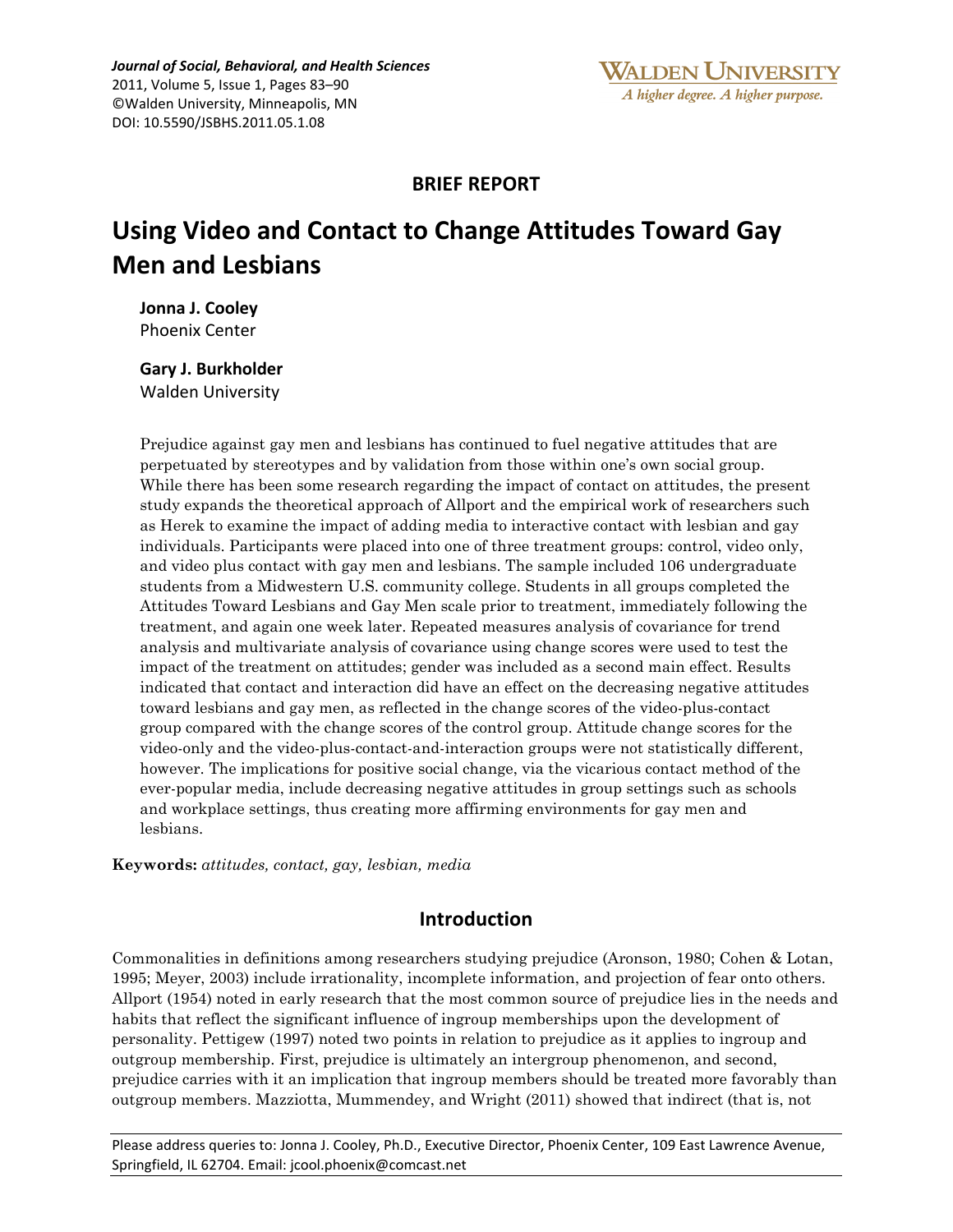involving direct interaction) forms of cross-group contact has the potential to influence the attitudes of the outgroup members as well. This may include imagined contact (Crisp & Turner, 2009) and contact with media sources (Poluck, 2009; Strick, von Baaren, & van Krippenburg, 2011).

## **Contact&Theory**

Contact theory suggests that prejudice can be reduced by promoting equal-status interaction between groups (Allport, 1954). The success of contact in lowering prejudicial attitudes has been demonstrated in a number of studies, including those focused on attitudes toward gay men and lesbians (Herek, 2000), negatively stigmatized groups (Werth & Lord, 1992), racial and religious segregation in the schools (Schiappa, Gregg, & Hewes, 2005), one-time contact between boys on different sports teams (Krosnick, Boniger, Chuang, Berent, & Carnot, 1993), contact between individuals representing different nationalities (Wagner, Hewstone, & Machlert, 1989), outcome on self-perception of African American males (Ward, 2004), and views toward the elderly (Abrams & Bryant, 2006).

Gays and lesbians differ from many stigmatized groups, particularly in terms of the ability to conceal the stigmatized status (Conley, Devine, Rabow, & Evett, 2002). Research has shown that the experiences of individuals with the concealable stigmas, such as socioeconomic class, religion, or gay or lesbian identity, differ from those whose stigmas are apparent, such as physical handicaps or race, in a number of ways (Frable, Platt, & Hoey, 1998; Granfield, 1991). For example, those with an identifying characteristic that can be concealed tend to function better socially because they do not always feel the outgroup stigma; however, they also simultaneously tend to feel more isolated, have fewer social contacts, and perceive less support. In the long run, gay men and lesbians may suffer more from their stigmatization because their status isn't always well defined or identifiable; thus, there is not necessarily an accessible social support system (Conley et al., 2002).

Increased exposure to gay men and lesbians in the media might theoretically serve as a means for attitude change. There has, for example, been some research demonstrating the positive effects of media contact on alcohol use (Gibbons et al. 2010), violence (Krahe et al., 2011), and smoking (Wills et al., 2010); however, studies that explore the impact of media contact on attitudes towards gay men and lesbians are needed to confirm this. Earlier research also indicates that merely reading an article or book does little to change one's attitude, as such contact lacks the personal connection (Haddock, Rothman, & Schwarz, 1999; Haugtvedt, 1997); therefore, the purpose of the present study was to extend current research by exploring the impact of contact, including direct contact enhance with media contact, on attitudes toward gay men and lesbians.

## **Methods**

## **Participants&**

Instructors teaching introductory psychology courses were contacted for permission to use their classes for the study; six instructors agreed to allow participation of their students. The intervention was completed before content regarding same-sex sexuality was discusses as part of the curriculum. The university's Institutional Review Board approved the study.

#### **Design&&**

The six classes (each consisting of 15 to 20 students) were randomized into one of three groups: Control (Con), Video Only (V), and Video Plus Contact (V+C). Each student was given a consent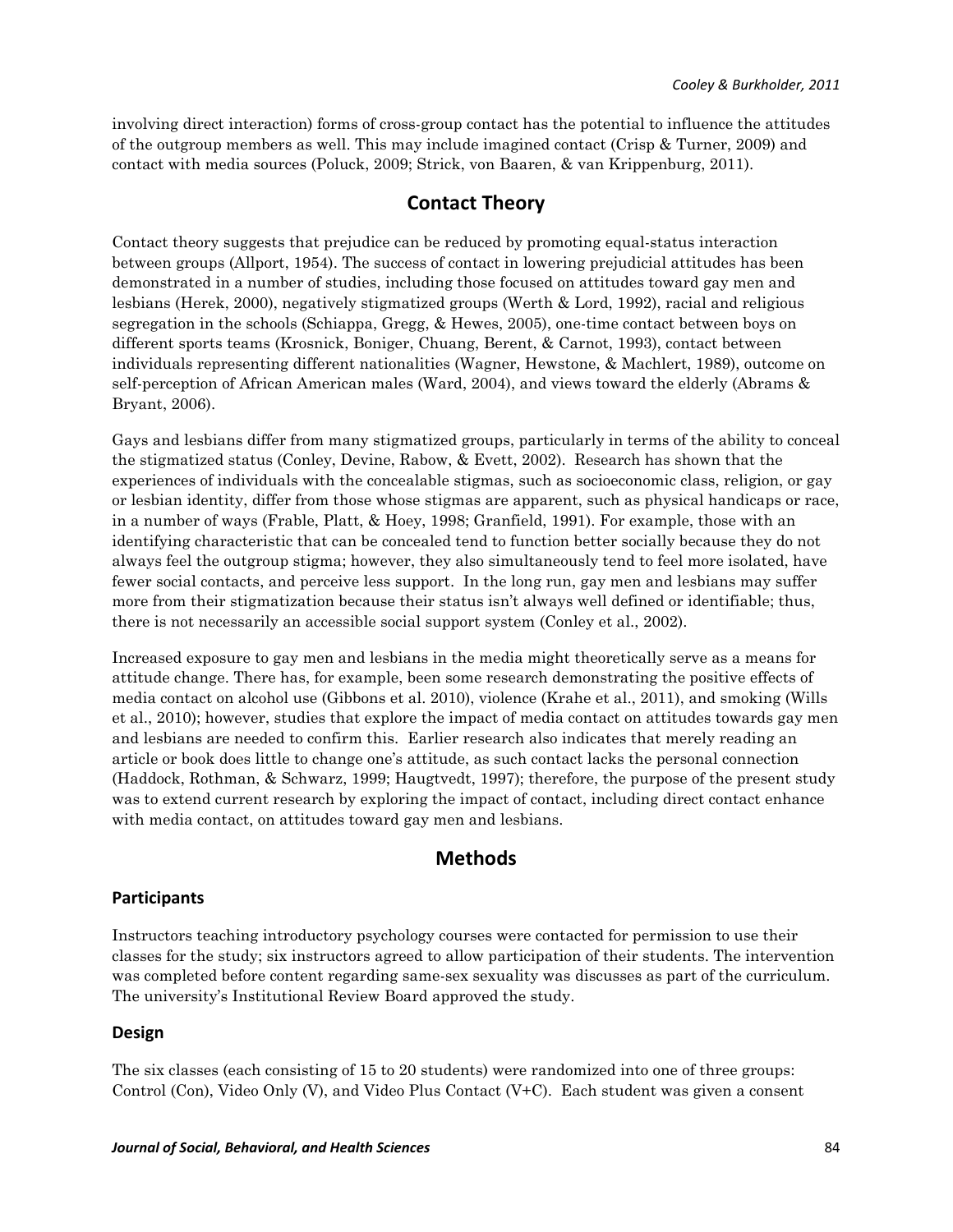form that provided information necessary to make an informed decision about participation. Students in the Con group had no information related to the lives of gay men and lesbians. Those in the V and V+C groups viewed a video, *Jim In Bold*, featuring young gay men and lesbians talking about their lives, their families, and their problems; the intent of the video was to portray the gay youth as typical teens. Students in the V+C group received, in addition, exposure to three gay male and three lesbian volunteer presenters of the same general age as the audience (22 to 24 years of age), who interacted with them and answered questions. At the start of the class, and again at the end, students in all groups completed the Attitudes Toward Lesbians and Gays Scale (ATLGS; Herek, 1984a) in order to assess any short-term change in attitudes. All students again completed the ATLGS one week post intervention to assess longer-term attitude change.

#### **Instrumentation**

ATLGS (Herek, 1984b; 2000) is comprised of 20 items, half addressing attitudes toward lesbians and half addressing attitudes toward gay men. Items include information related to authoritarianism, perceived social support of personal opinions toward lesbians and gay men, gender role and family traditions, religiosity, and contact with lesbians and gay men. Item responses were assessed using a seven-point Likert scale (ranging from *Strongly Disagree* to *Strongly Agree*). Items were recoded as needed such that lower ATLGS scores indicated less negative attitudes. Items were summed to create scale scores for the ATLGS (theoretical range 20 to 140). Herek also created the scale such that separate subscales representing attitudes toward gay men and attitudes toward lesbians could be also assessed. These subscales range in score from 10 to 70. Research has demonstrated the ATLGS to be reliable and valid and have yielded values of Cronbach's alpha ranging from .92 to .96 (Herek, 2000; Lance, 2002; Pettigrew, 1998).

#### **Statistical&Analysis**

Initially, we conducted tests for differences in the dependent variables (ATGLS and the two subscales) by treatment group to ensure balancing across groups and to ensure potential covariates were included where necessary. Next, change scores between pretest and immediate posttest and pretest and the posttest given at the one-week follow-up were calculated; differences in change scores by the three groups were analyzed using multivariate analysis of covariance (MANCOVA). The tests were performed using two dependent variables: the change score involving the difference between pretest and immediate posttest (P-IPT) scores and the change score involving the difference between pretest and the one-week follow-up posttest (P-1WFU) scores. We also tested the models using classic repeated measures analysis of covariance. Overall, the results were not different, so we report here the analysis of change scores. Results of the other analyses are available from the first author upon request.

## **Results**

#### **Demographic&Information**

One hundred thirty-two participants took part in the data collection; however, due to incomplete or missing data, 22 participants were excluded. Four who identified as gay, lesbian, or bisexual were excluded to eliminate bias; thus, 106 participants were included in the study for the purposes of data analyses. The sample was 60% female. The race/ethnicity mix included 88% White, 10% African American, and 2% other. Ages of participants varied from 18 to 41 ( $M = 20.06$ ,  $SD = 3.5$ ). Approximately 70% of participants reported having a gay man or lesbian in their family. Sixty-one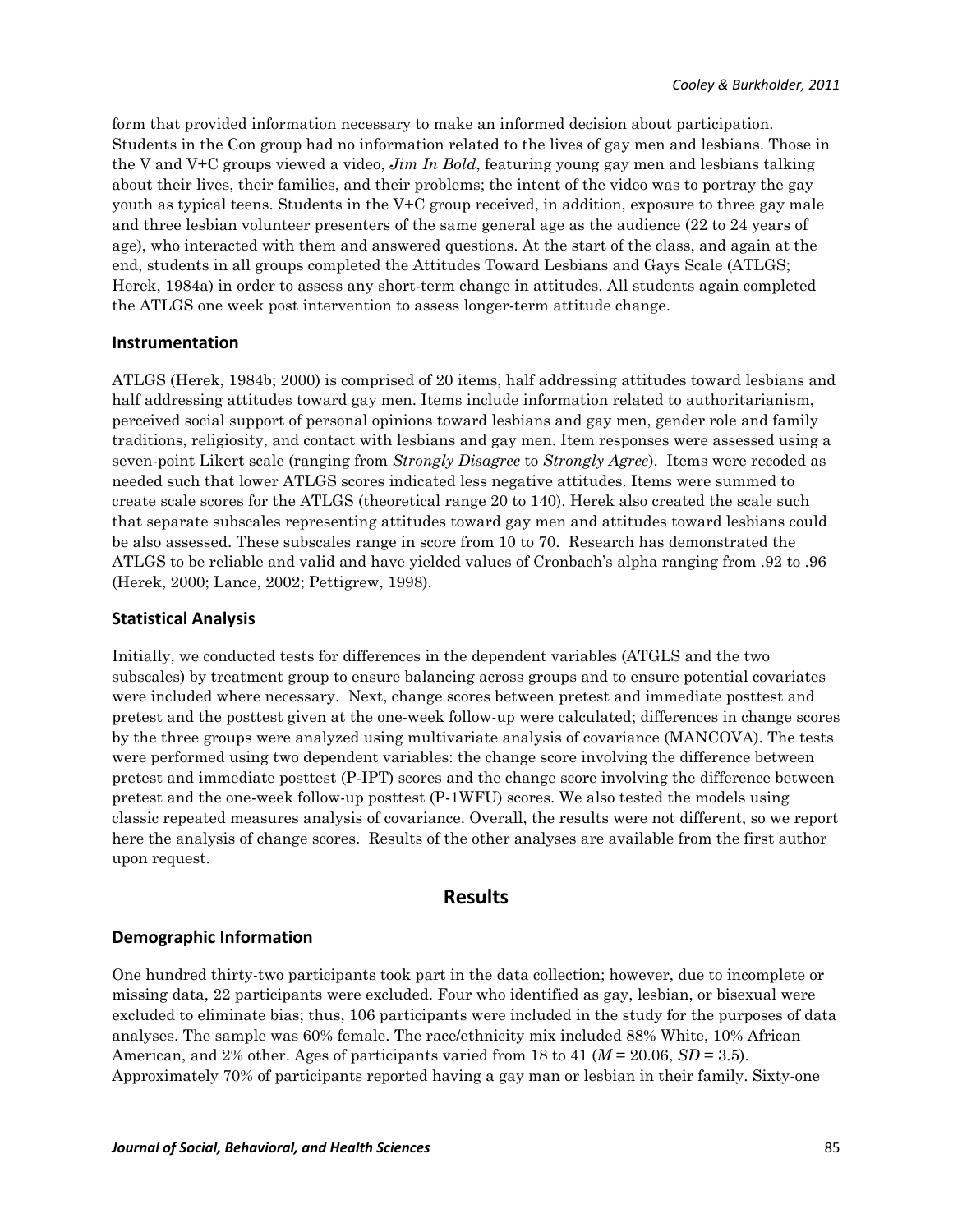percent identified as freshman and 39% sophomore. The majority of the participants were psychology, criminal justice, and nursing majors (56%). Table 1 presents demographic data by group.

| <b>Table 1:</b> The dictional Defined to the                                                                                                                         | - 100,<br>Group 1 (Con) | Group $2(V)$ | Group $3(V+C)$ |  |
|----------------------------------------------------------------------------------------------------------------------------------------------------------------------|-------------------------|--------------|----------------|--|
|                                                                                                                                                                      | $(n = 28)$              | $(n=37)$     | $(n = 41)$     |  |
|                                                                                                                                                                      | % $(n)$                 | % $(n)$      | % $(n)$        |  |
| Female                                                                                                                                                               | 43% (13)                | 73% (27)     | 56% (23)       |  |
| Race                                                                                                                                                                 |                         |              |                |  |
| White                                                                                                                                                                | 72% (20)                | 91% (34)     | 91% (37)       |  |
| Black                                                                                                                                                                | 21% (6)                 | $6\%$ (2)    | $7\%$ (3)      |  |
| Asian / PI                                                                                                                                                           | $7\%$ (2)               | $3\%$ (1)    | $2\%$ (1)      |  |
| Year in College                                                                                                                                                      |                         |              |                |  |
| Freshman                                                                                                                                                             | 43% (12)                | 65% (24)     | 59% (24)       |  |
| Sophomore                                                                                                                                                            | 57% (16)                | 35% (13)     | $41\% (17)$    |  |
| Age                                                                                                                                                                  |                         |              |                |  |
| 18                                                                                                                                                                   | $18\%$ (5)              | $40\%$ (15)  | 37% (15)       |  |
| 19                                                                                                                                                                   | 43% (12)                | 32% (12)     | 37% (15)       |  |
| 20                                                                                                                                                                   | $18\%$ (5)              | $11\%$ (4)   | $7\%$ (3)      |  |
| 21                                                                                                                                                                   | $11\%$ (3)              | $8\%$ (3)    | $5\%$ (2)      |  |
| 22                                                                                                                                                                   | $0\%$ (0)               | $3\%$ (1)    | $2\%$ (1)      |  |
| 23                                                                                                                                                                   | $3\%$ (1)               | $0\%$ (1)    | $0\%$ (0)      |  |
| $25 +$                                                                                                                                                               | $7\%$ (2)               | $3\%$ (1)    | $12\%$ (5)     |  |
| Identify Gay/Lesbian in Family                                                                                                                                       |                         |              |                |  |
| No                                                                                                                                                                   | 68% (19)                | 81% (30)     | 63% (26)       |  |
| Yes<br>$N_{i}$ ta: $\Omega_{i} = \Omega_{i}$ rtual: $V = V_{i}$ dae $\Omega_{i}$ la: $V + \Omega = V_{i}$ dae Place $\Omega_{i}$ rtuat: PL = Puai $f_{i}$ e Islamdan | 32% (9)                 | 19% (7)      | 37% (15)       |  |

#### **Table 1:** *Participant Demographics (n = 106)*

*Note:* Con = Control; V = Video Only; V + C = Video Plus Contact; PI = Pacific Islander.

#### **Pretest Group Difference Analyses**

Analysis of variance (ANOVA) and chi-square tests of independence were used to determine pretest group differences on key demographic variables of gender, age, and knowing someone in the family who is gay or lesbian. Gender  $(F[1,105] = 4.20, p = .04)$  and knowing someone who is gay or lesbian  $(F[1,105] = 17.6, p = .00)$  were statistically different by group and were included in MANCOVA models. ANOVA was used as well to test differences among groups on pretest score of attitudes toward gay men and lesbians. The overall ANOVA showed no differences—*F* (2,104) =.10, *p* = .90 indicating that groups at the outset were statistically balanced on attitudes toward lesbians and gay men.

#### **Statistical&Assumptions**

The test of equality of covariance matrices was examined and found to be statistically significant for the P-IPT difference scores (Box's  $M = 74.6$ ,  $F[6,1884] = 10.73$ ,  $p = .00$ ) and the P-1WFU difference scores (Box's  $M = 382.3$ ,  $F [24, 8006] = 14.3$ ,  $p = .00$ ); therefore, Pillai's trace was the statistic used to determine the overall significance of the MANCOVA. Analyzing between subjects' effects indicated that, for the P-IPT difference scores, group was statistically significant: Pillai's trace  $= .23, F(6,194)$  $= 4.25, p = .00.$  Gender was not statistically significant: Pillai's trace = .03,  $F(3, 96) = .84, p = .48.$ The test for the group x gender interaction showed a trend toward significance; Pillai's trace = .12, *F*  $(6, 194) = 2.08, p = .057.$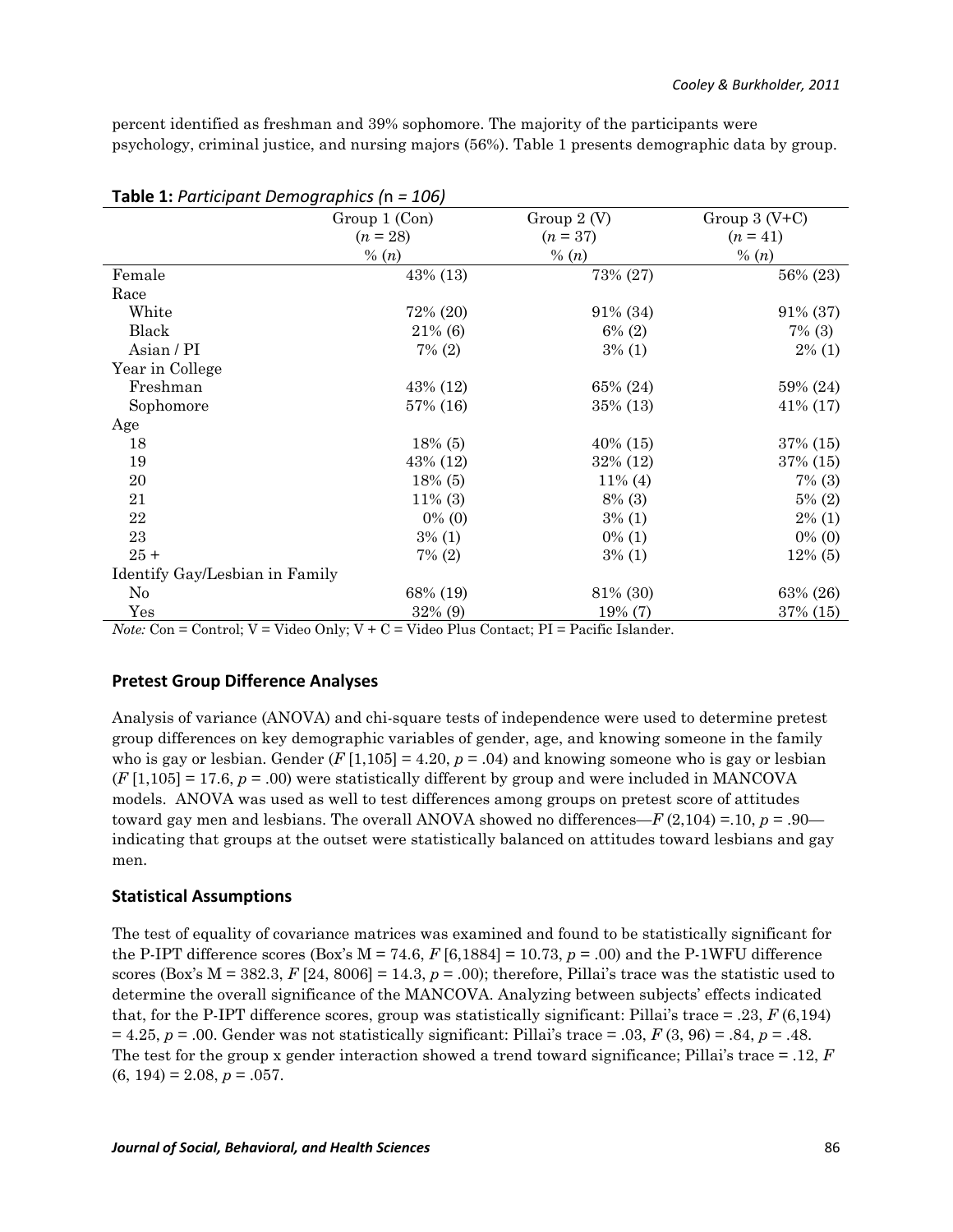For the P-1WFU difference score test, the analyses of between subjects' effects indicates group was statistically significant: Pillai's trace = .17, *F* (6, 1884) = 3.03, *p* = .007. The main effect of gender (Pillai's trace = .05,  $F$  [3, 96] = 1.62,  $p = .19$ ) and the interaction effect (Pillai's trace = .06,  $F$  [6, 194]  $= 1.00, p = 42$ ) were not statistically significant. Table 2 shows the mean change scores and their standard deviations for the two difference score dependent variables.

| Table 2: Mean Change Scores (and Standard Deviations) on the ATGLS |  |  |
|--------------------------------------------------------------------|--|--|
|                                                                    |  |  |

|                     | Con                                                     |            | V+C         |
|---------------------|---------------------------------------------------------|------------|-------------|
| Dependent Variables | M(SD)                                                   | M(SD)      | M(SD)       |
| P-IPT Difference    | .19(1.13)                                               | 6.94(11.7) | 10.23(12.1) |
| P-1WFU Difference   | $-27(1.46)$                                             | 4.78(8.54) | 6.77(13.1)  |
|                     | $\sim$ $\sim$ $\sim$ $\sim$ $\sim$ $\sim$ $\sim$ $\sim$ |            |             |

*Note:*  $Con = Control$ ;  $V = Video Only$ ;  $V + C = Video Plus Contact$ .

#### **Pairwise Comparisons**

Post-hoc comparisons were analyzed using the least significant difference method (*p* < .05 as the criterion). For immediate and one-week follow-up changes, change scores for the V and the  $V+C$ groups were statistically different from the Con group, but the two treatment groups were not statistically different from each other. This suggests that these interventions are effective, but that adding video to a contact scenario does not necessarily enhance the effect.

## **Discussion**

Little research has demonstrated the impact of video/media on changing attitudes toward gay men and lesbians. The present study was undertaken to examine the impact of video, through the use of video only and video in addition to contact, on attitudes toward gay men and lesbians among young college students. The results support attitude change; however, they do not necessarily support that video adds a different component to the traditional contact situation. Results from this study reveal that video had as much of an impact as the video and the contact. This is consistent with findings from other studies that support the impact of visual media (Levina, Waldo, & Fitgerald, 2000; Riggle, Ellis, & Crawford, 1996) and support the benefits of contact found in previous studies (Burkholder & Dineen, 1996).

What is important to note in the present study is that ATLG change scores were similar for both V and V+C groups, indicating that the video was as effective as the contact. Bonds-Raacke, Cady, Schlegel, Harris, and Firebaugh (2007) noted in their research on media's influence on attitudes toward gay men and lesbians that, at the time of Allport's initial work, media had little significance. The technology was new, few people had access, and the Production Code of 1934 excluded gay men and lesbian characters from Hollywood films (which may incidentally have contributed to a cultural heterosexism). Chia (2006) noted that today's youth are influenced more by media, either firsthand or via peers, than by any other means. This provides one explanation for how face-to-face contact and contact through a video can have similar results, in terms of effecting attitudes.

## **Limitations&**

There are some limitations that must be noted. The sample size was relatively small and nonrandom; however, preintervention analyses supported few systematic differences between groups on variables of interest (gender and knowing someone who is a gay man or lesbian were found to be different and included as covariates). It is also possible that the relatively small sample sizes were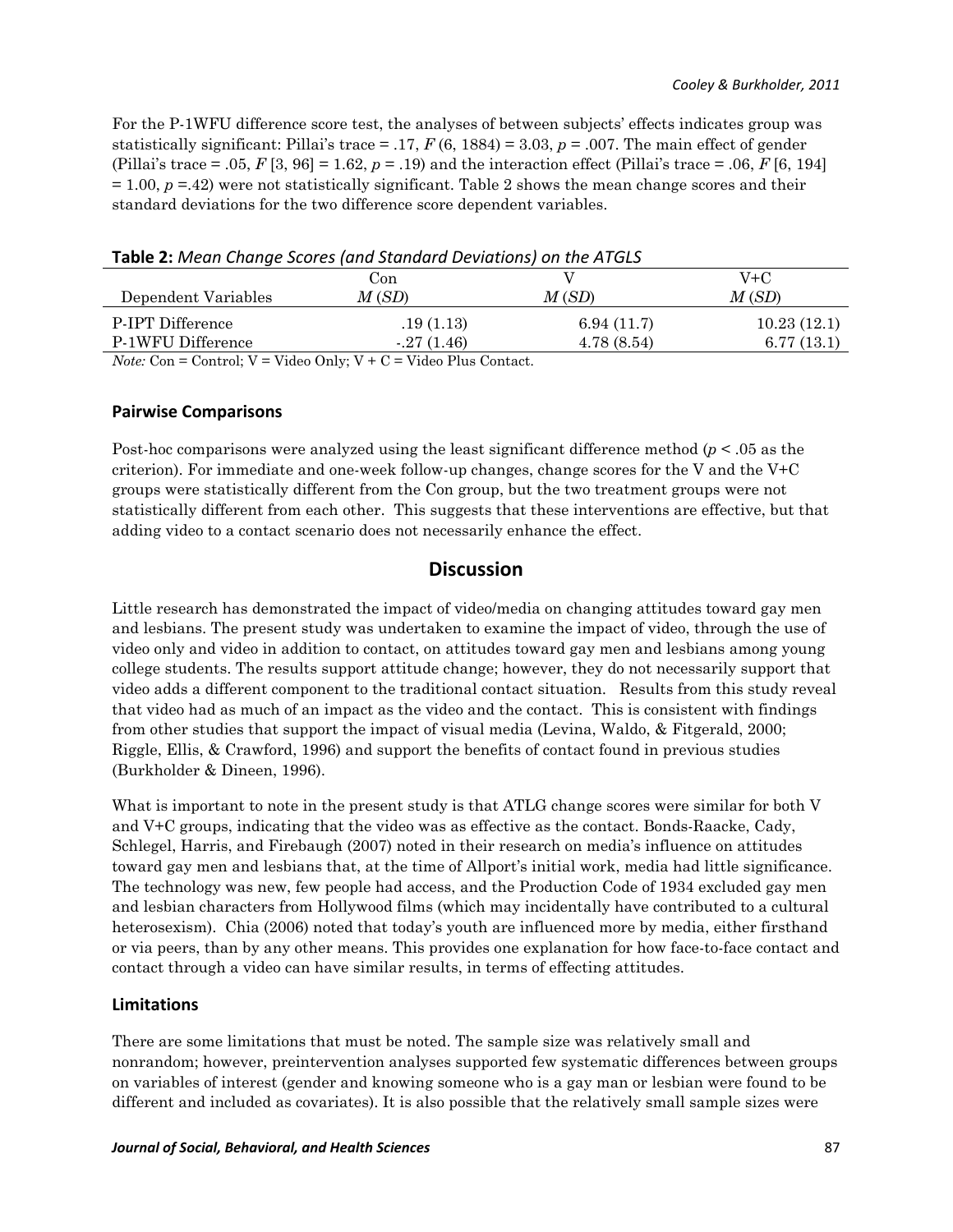not sufficient to detect potential effects. Replication with larger sample sizes would be important as well as with participants who are not college students (to improve generalizability). Additionally, the second follow-up period was of relatively short duration, and there was some evidence of a degradation of attitude improvement over time. Future researchers should examine longer-term follow-ups to assess maintenance of change or to identify time points that would benefit from additional contact.

#### **Implications for Practice**

Understanding the nature of attitudes toward gay men and lesbians and the impact of media and contact on changing attitudes is important. Evidence suggests that both can be effective in changing attitudes, at least in the short term. Thus, the findings support including contact interventions in classroom settings. It also appears that the media is indeed an important vehicle for attitude change; thus, television programming should continue to include more positive lesbian and gay characters, as well as more identified lesbian and gay news anchors. Finally, trainings for professionals who specialize in diversity education should incorporate more media and contact interventions.

#### **References**

- Abrams, D. & Bryant, J. (2006). The effects of intergenerational contact & stereotype threat on performance & intergroup bias. *Psychology & Aging, 21,* 691–702.
- Allport, G. (1954). The nature of prejudice. Cambridge, MA: Perseus Books.
- Aronson, E. (1980). The social animal. San Francisco: W.H. Freeman and Company.
- Bonds-Raacke, J., Cady, E, Schlegel, R., Harris, R., & Firebaugh, L. (2007). Remembering gay and lesbian media characters: Can Ellen and Will improve attitudes toward homosexuals? *Journal of Homosexuality, 53,* 19–34.
- Burkholder, G. J., & Dineen, A. (1996). Issues on sexual orientation: Using panel presentations to facilitate awareness. *Journal of College Student Development, 37,* 469–470.
- Chia, S. (2006). How peers mediate media influence on adolescents' sexual attitudes and sexual behavior. *Journal of Communication, 56,* 585–606.
- Cohen, E., & Lotan, R. (1995). Providing equal status interaction in the heterogeneous classroom. *American Education Research Journal, 32,* 98–120.
- Conley, T., Devine, P., Rabow, J., & Evett, S. (2002). Gay men and lesbians' experiences in expectations for interactions with heterosexuals. *Journal of Homosexuality, 44,* 83–109.
- Crisp, R. & Turner, R. (2009). Can imagined interaction produce positive perceptions? Reducing prejudice through simulated social contact. *American Psychologist, 64,* 231–240.
- Frable, D., Platt, S., & Hoey, S. (1998). Concealable stigmas and positive self-perceptions: Feeling better around similar others. *Journal of Personality and Social Psychology, 74,* 909–922.
- Gibbons, F., Pomery, E., Gerard, M., Sargent, J., Wenz, C., Wills, T., … Tanski, S. (2010). Media as a social influence: Racial differences in the effects of peer and media on adolescent alcohol cognitions and assumptions. *Psychology of Addictive Behavior, 24,* 649–659.
- Granfield, R. (1991). Making it by faking it: Working class students in an elite academic environment. *Journal of Contemporary Ethnography: Special issue: Stigma and social interaction, 20,* 331–351.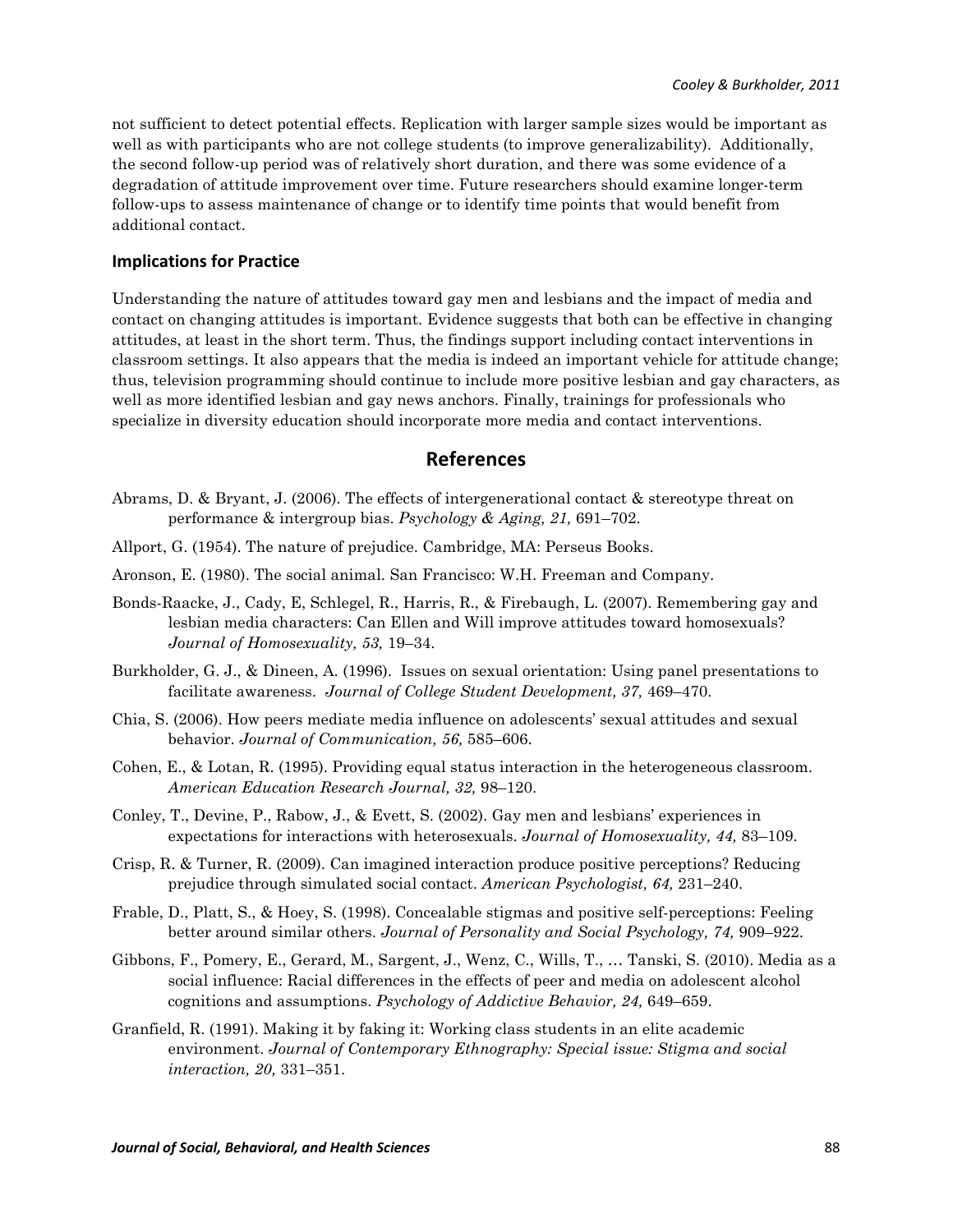- Haddock, G., Rothman, A., & Schwarz, N. (1999). Forming judgments of attitude certainty, intensity, and importance: The role of subjective experience. *Social Psychology Bulletin, 25,* 771–782.
- Haugtvedt, C. (1997). Beyond fact or artifact: An assessment of Fishbein and Middlestadt's perspectives on attitude change process. *Journal of Consumer Psycholgy, 6,* 99–106.
- Herek, G. (1984a), Beyond "homophobia": A social psychological perspective on attitudes toward lesbians and gay men. *Journal of Homosexuality, 10,* 1–21.
- Herek, G. (1984b). Attitudes toward lesbians and gay men: A factor-analytic study. *Journal of Homosexuality, 10,* 39–51.
- Herek, G. (2000). The psychology of sexual prejudice. *Current Directions in Psychological Science, 9,* 19–22.
- Krahe, B., Moller, I., Huesmann, R., Kirwil, L., Felber, J.& Berger, A. (2011). Desensitiation to media violence: Links with habitual media violence exposure, aggressive cognitions, and aggressive behaviors. Journal of Personality and Social Psychology, 100, 630-646.
- Krosnick, J., Boniger, D., Chuang, Y., Berent, M., & Carnot, C. (1993). Attitude strength: One construct or many related constructs? *Journal of Personality and Social Psychology, 65,* 1132–1151.
- Lance, R. (2002). Heterosexism and homophobia among college students. *College Student Journal*, *88*, 348–389.
- Lazin, M. (Producer) & Holsten, G. (Director). (2003). *Jim In Bold* (Motion Picture). United States: Equality Forum.
- Levina, M., Waldo, C., & Fitzgerald, L. (2000). We're here, we're queer, we're on TV: The effects of visual media on heterosexuals' attitudes toward gay men and lesbians. *Journal of Applied Social Psychology, 30,* 738–758.
- Mazziotta, A., Mummendey, A. & Wright, S. (2011). Vicarious intergroup contact effects: Applying social-cognitive theory to intergroup contact research. *Group Processes & Intergroup Relations, 14,* 255–274.
- Meyer, I. (2003). Prejudice, social stress, and mental health in lesbian, gay and bisexual populations: Conceptual issues and research evidence*. Psychological Bulletin, 129,* 674–697.
- Pettigrew, T. (1998). Intergroup contact theory. *Annual Review of Psychology, 49,* 65–85.
- Pettigrew, T. (1997). Generalized intergroup contact effects on prejudice. *Personal Social Psychology, 23,* 173–185.
- Poluck, E. (2009). Reducing intergroup prejudice and conflict using media: A field experiment in Rwanda. *Journal of Personality and Social Psychology, 96,* 574–587.
- Riggle, E., Ellis, A., & Crawford, A. (1996). The impact of "media contact" on the attitudes toward gay men. *Journal of Homosexuality, 31,* 55–68.
- Schiappa, E., Gregg, P., & Hewes, D. (2005). The Parasocial Contact Hypothesis. *Communication Monographs, 72,* 92–115.
- Strick, M., van Baaren, R. & van Krippenberg, A. (2011). Humor in advertisements enhances product liking by mere association. *Psychology and Popular Culture, 1,* 16–31.
- Werth, J., & Lord, C. (1992). Previous conception of the typical group members and the contact hypothesis. *Basic Application of Social Psychology, 13,* 351–369.